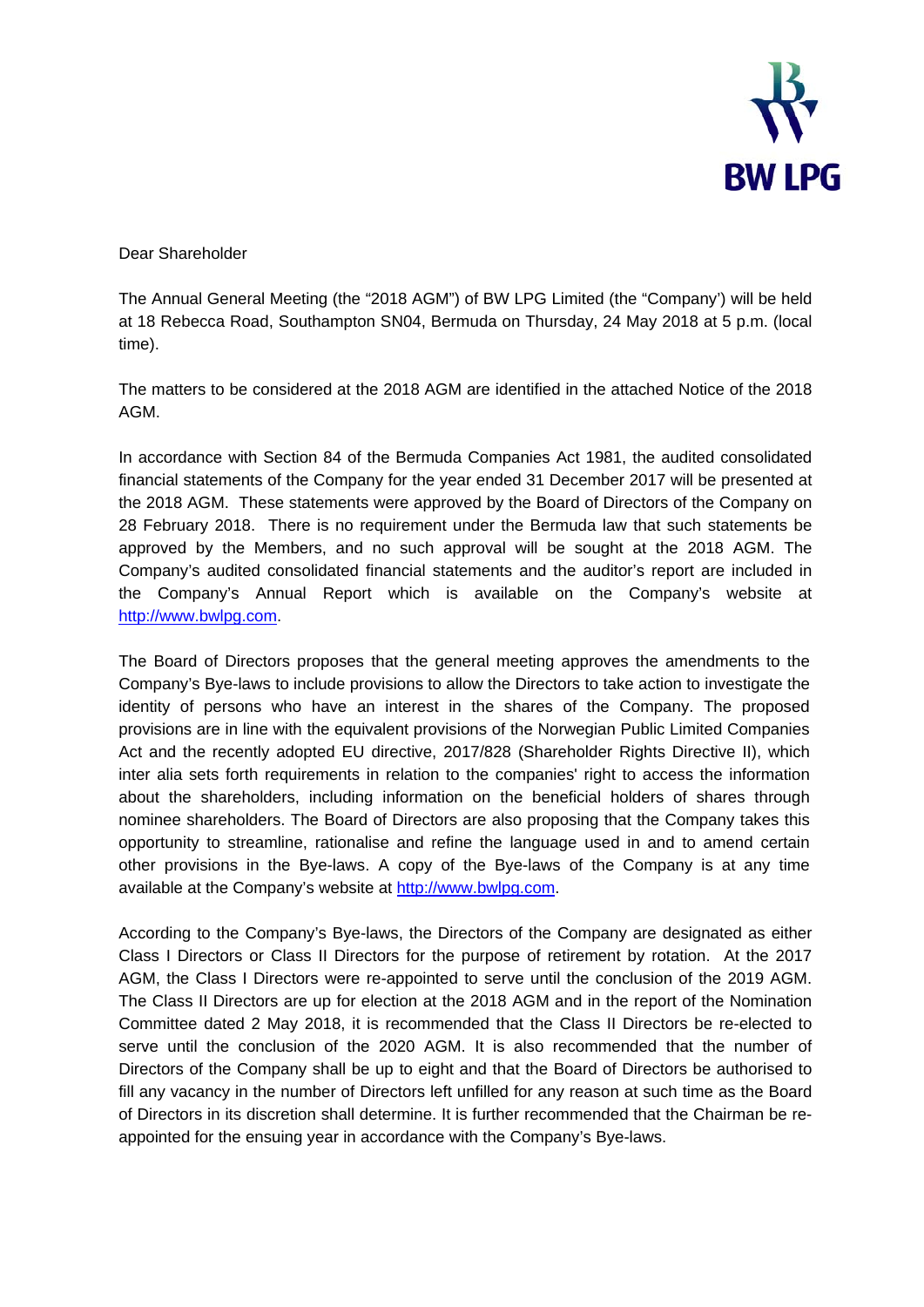The Board of Directors has established Guidelines for Executive Remuneration which is reviewed annually and is available on the Company's website at http://www.bwlpg.com.

The Board of Directors proposes that the Company, in line with the Company's Bye-laws, be authorised to purchase Common Shares of the Company in the open market provided that such purchases are according to applicable standards and regulatory regimes.

The Bye-laws of the Company provide that the Directors' fees shall be determined by the Members in general meeting. It is proposed that the Directors be paid the fees in respect of the services rendered by them for the period from the 2018 AGM to the 2019 AGM as detailed in the recommendation from the Nomination Committee dated 2 May 2018. The Nomination Committee further proposes that the Nomination Committee members be paid for their services and that each member be paid a remuneration of NOK 20,000 for services rendered for the period from the 2018 AGM to the 2019 AGM.

The Audit Committee of the Board of Directors is charged with the responsibility to recommend the appointment of the Company's external auditors. In this connection, the Audit Committee has recommended that KPMG LLP be appointed as the Independent Auditors of the Company. Consistent with the Company's Bye-laws, it is proposed that the Board of Directors be authorised to determine the remuneration of KPMG LLP.

Enclosed with this mailing is the Notice of the 2018 AGM, together with an Attendance Slip and a Form of Proxy for your Common Shares to be represented at the 2018 AGM. Also enclosed is the recommendation from the Nomination Committee dated 2 May 2018.

Members registered in the branch register of the Company maintained by Verdipapirsentralen ASA (the VPS) at the close of business on 21 May 2018 will be entitled to attend and vote at the Annual General Meeting in respect of the number of Common Shares registered in their name at such time.

Members who wish to attend the 2018 AGM in person must give notice by no later than 22 May 2018 at 10:00 am (Oslo time). Members attending in person are required to complete the Attendance Slip and submit the same to DNB Bank ASA. A Member entitled to vote at the 2018 AGM is entitled to appoint a proxy to attend and to vote in its place. A Member appointing a proxy must complete the Form of Proxy and submit the same to DNB Bank ASA.

Please submit the Attendance Slip and/or the Form of Proxy to DNB Bank ASA, Registrars Department, Dronning Eufemias gate 30, 0191 Oslo, Norway, or by PDF attachment to vote@dnb.no.

The Board of Directors recommends that you vote in favour of all the matters to be considered at the 2018 AGM.

Singapore, 2 May 2018